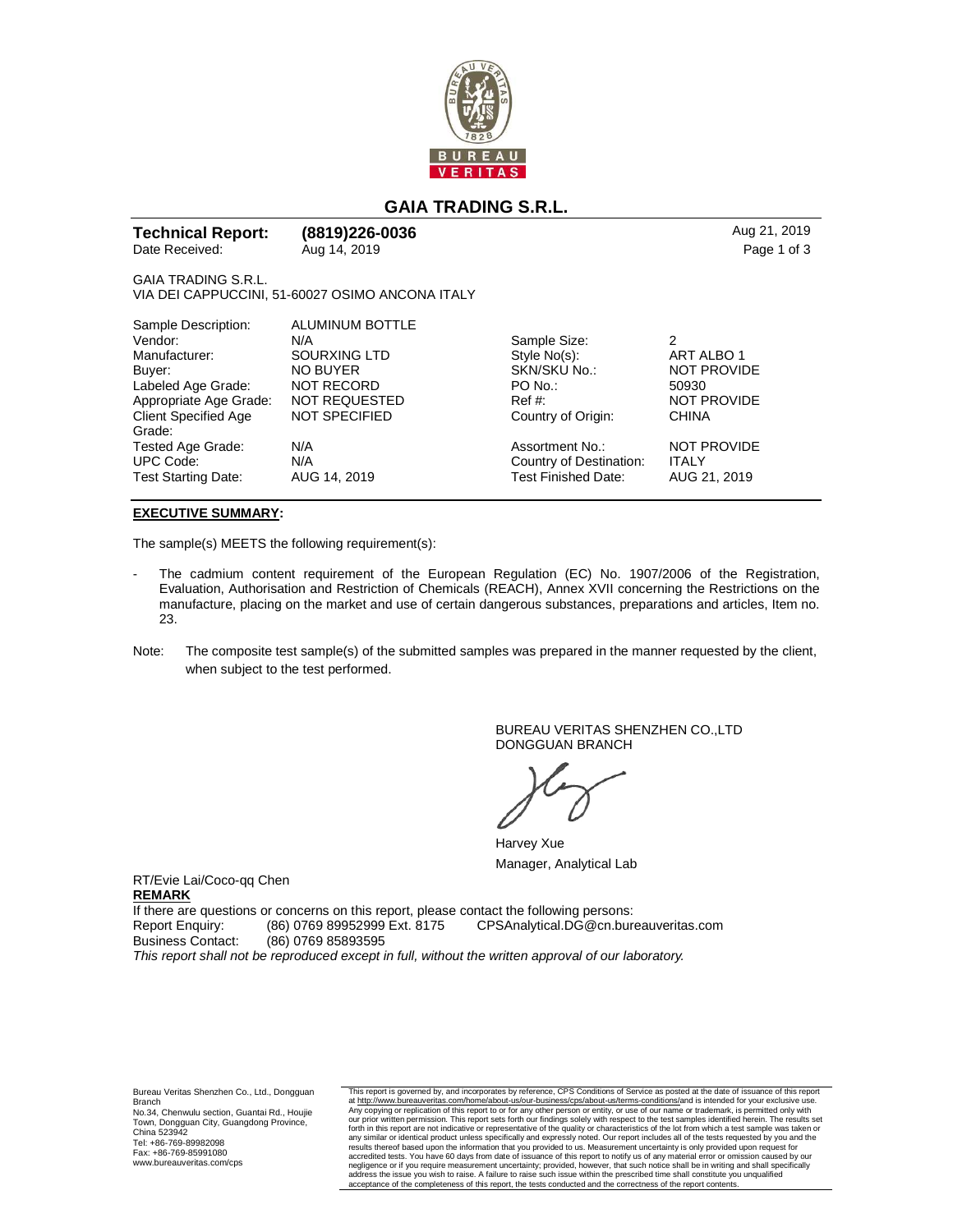

GAIA TRADING S.R.L. Technical Report: **(8819)226-0036** Aug 21, 2019 Page 2 of 3

## **RESULTS:**

## **Total Cadmium Content – European Regulation (EC) No. 1907/2006 REACH Annex XVII, Item no. 23**

#### Test Method **:** BS EN 1122: 2001, Method B or Acid digestion followed by Atomic Absorption Spectrophotometry or Inductively Coupled Plasma Spectrometry.

| Test Item(s) | Item / Component Description(s) | Location(s)       | Stvle(s) |
|--------------|---------------------------------|-------------------|----------|
| 1001         | Blue /white coating             | Surface of bottle | -        |
| 1002         | White soft plastic              | Gasket            |          |
| 1003         | Black plastic                   | Cap               |          |

| Maximum<br>Allowable Limit: | Tvpe I   | Paints on Painted Article: 1000 mg/kg |
|-----------------------------|----------|---------------------------------------|
|                             | Type II  | Plastics: 100 mg/kg                   |
|                             | Tvpe III | Metals in Jewellery: 100 mg/kg        |
|                             | Tvpe IV  | Wet Paints: 100 mg/kg                 |

| Test Item(s)  | Type | Result             | Unit  | Conclusion  |
|---------------|------|--------------------|-------|-------------|
|               |      | Total Cadmium (Cd) |       |             |
| 1001          |      | ND                 | mg/kg | <b>PASS</b> |
| $1002 + 1003$ |      | ND                 | mg/kg | <b>PASS</b> |

Note / key:

 ND = Not detected mg/kg = milligram(s) per kilogram Detection Limit (mg/kg) : 10